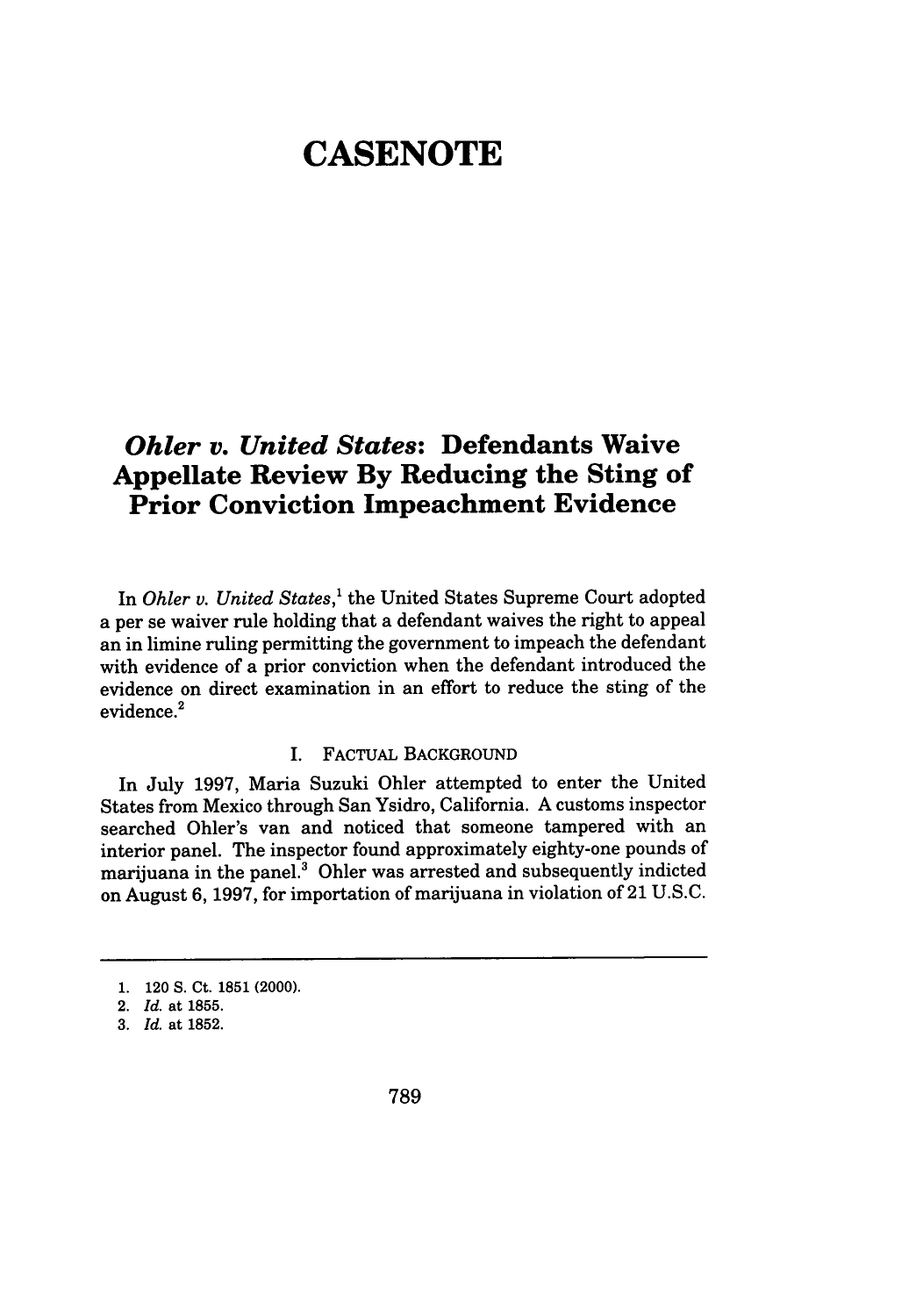§§ **952** and **960** and for possession of marijuana with intent to distribute in violation of 21 U.S.C. § 841(a)(1). <sup>4</sup>

Before trial the government filed a motion in limine seeking to admit Ohler's 1993 felony conviction for possession of methamphetamine under Federal Rule of Evidence 404(b) ("Rule 404(b)")<sup>5</sup> and Federal Rule of Evidence  $609(a)(1)$  ("Rule  $609(a)(1)$ ").<sup>6</sup> The district court denied the government's motion to admit Ohler's conviction under Rule 404(b), but reserved ruling on the motion to admit Ohler's conviction under Rule 609(a)(1). On the first day of Ohler's trial, the district court ruled that her conviction was admissible for impeachment purposes under Rule  $609(a)(1)$  if she testified on her own behalf.<sup>7</sup>

Ohler testified at trial and denied knowledge of the hidden marijuana. She also attempted to take the sting out of the impeachment evidence by admitting that she had previously been convicted of possession of methamphetamine. On cross-examination, Ohler answered in the affirmative when the prosecutor asked her whether her prior conviction was a felony conviction. On redirect examination, Ohler explained that her conviction was merely for possession of a personal-use quantity, not a distribution quantity. The jury found Ohler guilty of both counts, and the court sentenced her to thirty months' imprisonment and three years of supervised release; it also assessed a \$200 penalty.8

Ohler appealed, arguing that the district court erred by admitting evidence of her drug possession conviction under Rule 609(a)(1). Ohler

(a) General **rule.** For the purpose of attacking the credibility of a witness,

**(1)** evidence that a witness other than an accused has been convicted of a crime shall be admitted, subject to Rule 403, if the crime was punishable **by** death or imprisonment in excess of one year under the law under which the witness was convicted, and evidence that an accused has been convicted of such a crime shall be admitted if the court determines that the probative value of admitting this evidence outweighs its prejudicial effect to the accused; and

(2) evidence that any witness has been convicted of a crime shall be admitted if it involved dishonesty or false statement, regardless of the punishment.

<sup>4.</sup> United States v. Ohler, 169 F.3d 1200, 1201 (9th Cir. 1999).

**<sup>5.</sup> FED.** R. **EVID.** 404(b). This rule provides:

**<sup>(</sup>b)** Other crimes, wrongs, or acts. Evidence of other crimes, wrongs, or acts is not admissible to prove the character of a person in order to show action in conformity therewith. It may, however, be admissible for other purposes, such as proof of motive, opportunity, intent, preparation, plan, knowledge, identity, or absence of mistake or accident, provided that upon request **by** the accused, the prosecution in a criminal case shall provide reasonable notice in advance of trial, or during trial if the court excuses pretrial notice on good cause shown, of the general nature of any such evidence it intends to introduce at trial.

**<sup>6.</sup> FED.** R. EVID. 609(a). This rule provides:

*<sup>7.</sup> Ohler,* **169 F.3d** at **1201.**

*<sup>8.</sup> Id.* at 1201-02.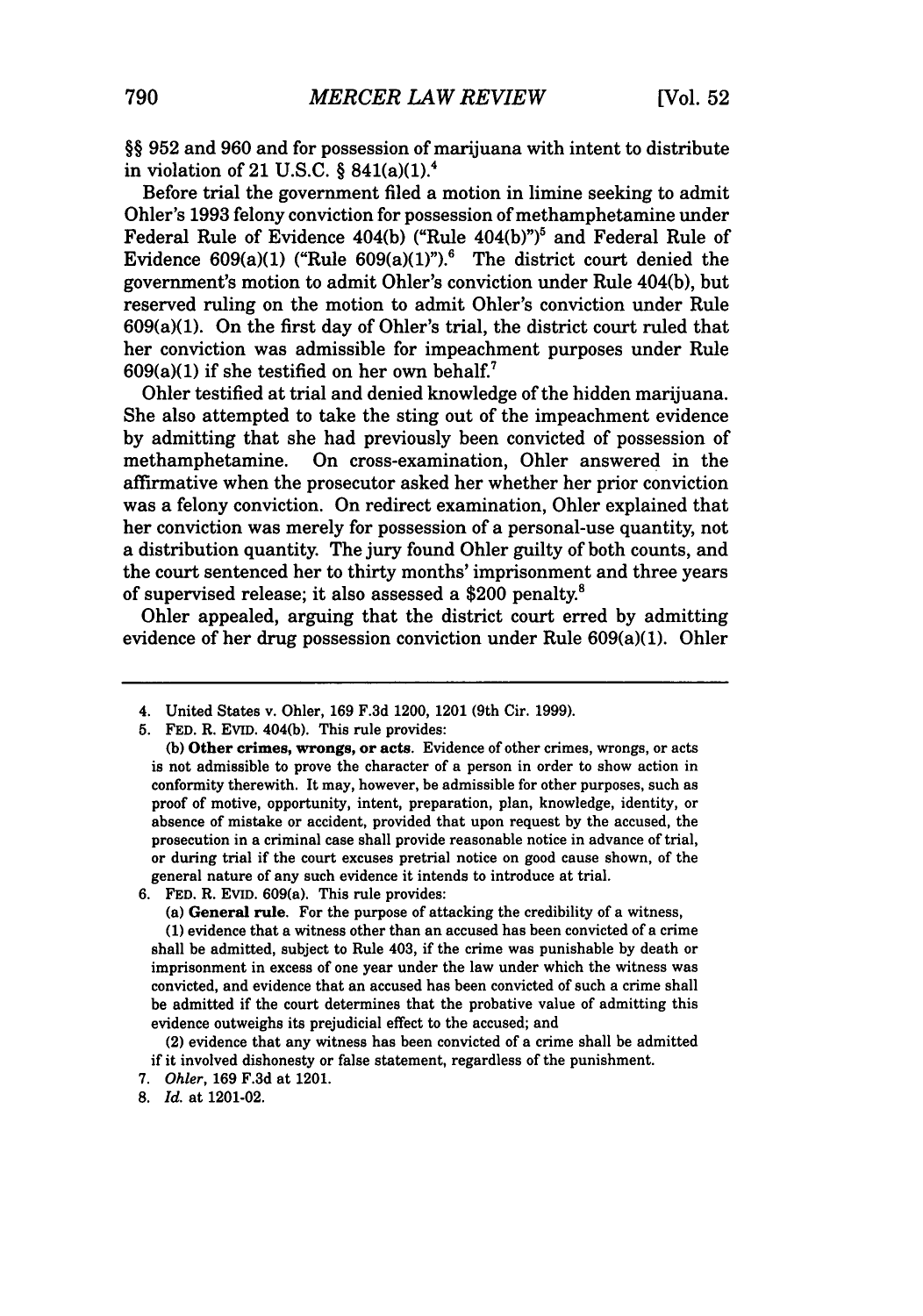contended that before the **1990** amendment to Rule 609(a)(1), the literal language of the rule suggested that prior conviction impeachment evidence was only admissible during cross-examination. $\delta$  Therefore, because the **1990** amendment to Rule 609(a)(1) removed the language suggesting the restriction, the amended rule specifically sanctioned the strategy of allowing a defendant to remove the sting of impeachment evidence on direct examination.<sup>10</sup> Ohler argued that her use of this strategy should not act as a bar to appellate review of the trial court's decision to admit the evidence. The Ninth Circuit Court of Appeals rejected Ohler's argument.<sup>11</sup> The court explained that, even before the amendment, some courts held that the cross-examination limitation of Rule 609(a)(1) was inapplicable and permitted defendants to reduce the sting by introducing impeachment evidence on direct examination.<sup>12</sup> Furthermore, the court found that the rule amendment did not address the issue of whether the defendant waived appeal of the trial court's ruling admitting the prior conviction.<sup>13</sup> The court of appeals concluded that Ohler waived her objection to the admissibility of the prior conviction **by** introducing evidence of the conviction during her direct examination.<sup>14</sup>

The United States Supreme Court granted certiorari to determine whether appellate review of an in limine ruling permitting prior conviction impeachment evidence is available when a defendant introduces the conviction during direct examination.<sup>15</sup> The Court

*Id.* at 1202 (quoting **FED.** R. **EVID. 609** (amended **1990))** (emphasis added).

**11. 169 F.3d** at **1203.**

12. *Id.* (citing **FED.** R. **EVID. 609** advisory committee's note). *See* United States v. Bad Cob, **560 F.2d 877, 883** (8th Cir. **1977)** ("The introduction **by** a witness himself, on his direct, of a prior conviction is a common trial tactic, recommended **by** textwriters on trial practice.") (footnote omitted); United States v. Dixon, 547 **F.2d 1079, 1082** n.2 (9th Cir. **1976).**

- 14. *Id.* at 1204.
- **15.** 120 **S.** Ct. at **1853.**

**<sup>9.</sup>** Before the **1990** amendment, Rule **609** of the Federal Rules of Evidence provided: For the purpose of attacking the credibility of a witness, evidence that he has been convicted of a crime shall be admitted if elicited from him or established **by** public record *during cross-examination* but only if the crime **(1)** was punishable **by** death or imprisonment in excess of one year under the law under which he was convicted, and the court determines that the probative value of admitting this evidence outweighs its prejudicial effect to the defendant, or (2) involved dishonesty or false statement, regardless of the punishment.

**<sup>10.</sup>** *Id.* The **1990** amendment to Rule **609** of the Federal Rules of Evidence removed the reference to the cross-examination limitation on impeachment evidence of prior conviction. The Advisory Committee noted that the apparent limitation had been found inapplicable **by** "virtually every circuit." **FED.** R. **EVID. 609 1990** Amendment.

**<sup>13. 169</sup> F.3d** at **1203.**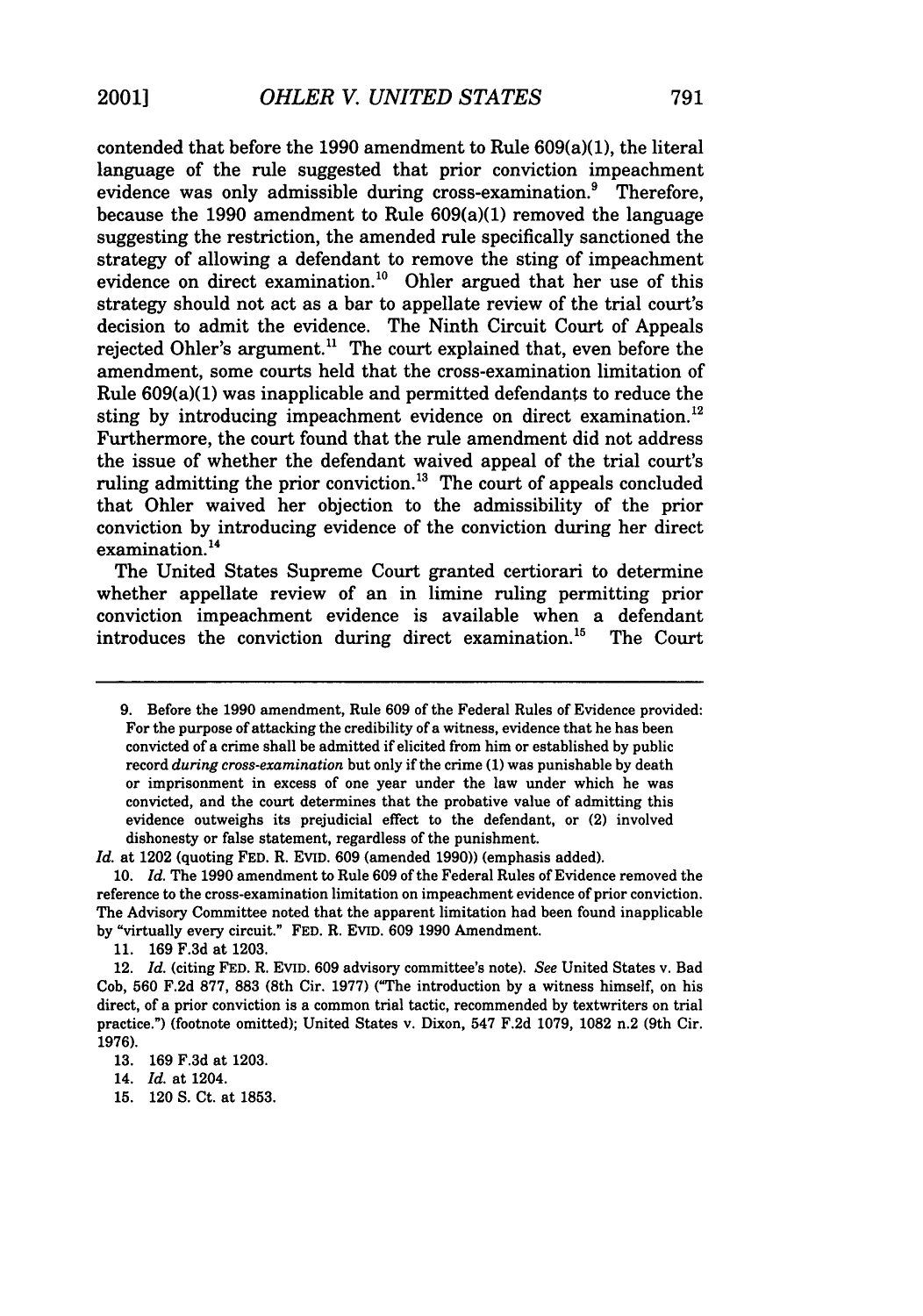affirmed the court of appeals decision holding that a defendant who introduces evidence of a prior conviction during direct examination in an attempt to reduce the sting of impeachment evidence waives appellate review of the alleged erroneous admission of the evidence.<sup>16</sup>

### II. LEGAL BACKGROUND

It has long been a general trial strategy for a defendant to mitigate the damaging effect of prior conviction impeachment evidence by introducing the conviction during direct examination.<sup>17</sup> This tactic serves two purposes: It "takes the sting out of [the evidence] by preventing the prosecutor from bringing it out [first]," and it gives the defense attorney "the opportunity to excuse or explain [the conviction] in the most satisfactory way."<sup>18</sup> If a defendant does not explain or reveal his prior conviction on direct examination, a jury may think the defendant is being dishonest and trying to hide the conviction.<sup>19</sup> Therefore, a defendant who loses a motion in limine ruling allowing the admissibility of prior conviction evidence is motivated to introduce the harmful evidence before the prosecutor in order to reduce the prejudicial effect on the jury. $20$ 

While a defendant's attempt to reduce the sting of this evidence was a commonly used trial strategy before the adoption of the Federal Rules of Evidence, there was no uniform approach to determine whether a defendant waived his right to appeal a motion in limine ruling allowing the admission of prior conviction impeachment evidence when a defendant introduced this evidence on direct examination. For example, the Second Circuit in *United States v. Puco*<sup>21</sup> held that the defendant can appeal the trial judge's decision allowing the admission of evidence of the defendant's conviction for violating federal narcotics laws even when the strategy was employed. $^{22}$  The court explained that a defendant is "entitled to attempt to offset the prejudicial effect of admission of his prior conviction **by** referring to it before the government [does] and **by** using it to support his defense."23 Likewise, the District of Columbia

**<sup>16.</sup>** *Id.* at **1855.**

**<sup>17.</sup>** *See* IRVING GOLDSTEIN, TRIAL TECHNIQUE § **328 (1935);** IRVING MENDELSON, DEFENDING CRIMINAL CASES. ADDITIONAL MATERIALS BY ISIDORE SILVER 91-93 (Rev. ed. 1967); F. LEE BAILEY & HENRY B. ROTHBLATT, SUCCESSFUL TECHNIQUES FOR CRIMINAL TRIALS § **253** (1971).

**<sup>18.</sup>** BAILEY & ROTHBLATT, *supra* note 17, § 253, at 222.

<sup>19.</sup> *Id.* at 222-23.

<sup>20.</sup> *Id.*

<sup>21. 453</sup> F.2d 539 **(2d** Cir. 1971).

<sup>22.</sup> *Id.* at 541-42.

<sup>23.</sup> *Id.* at 541 n.6.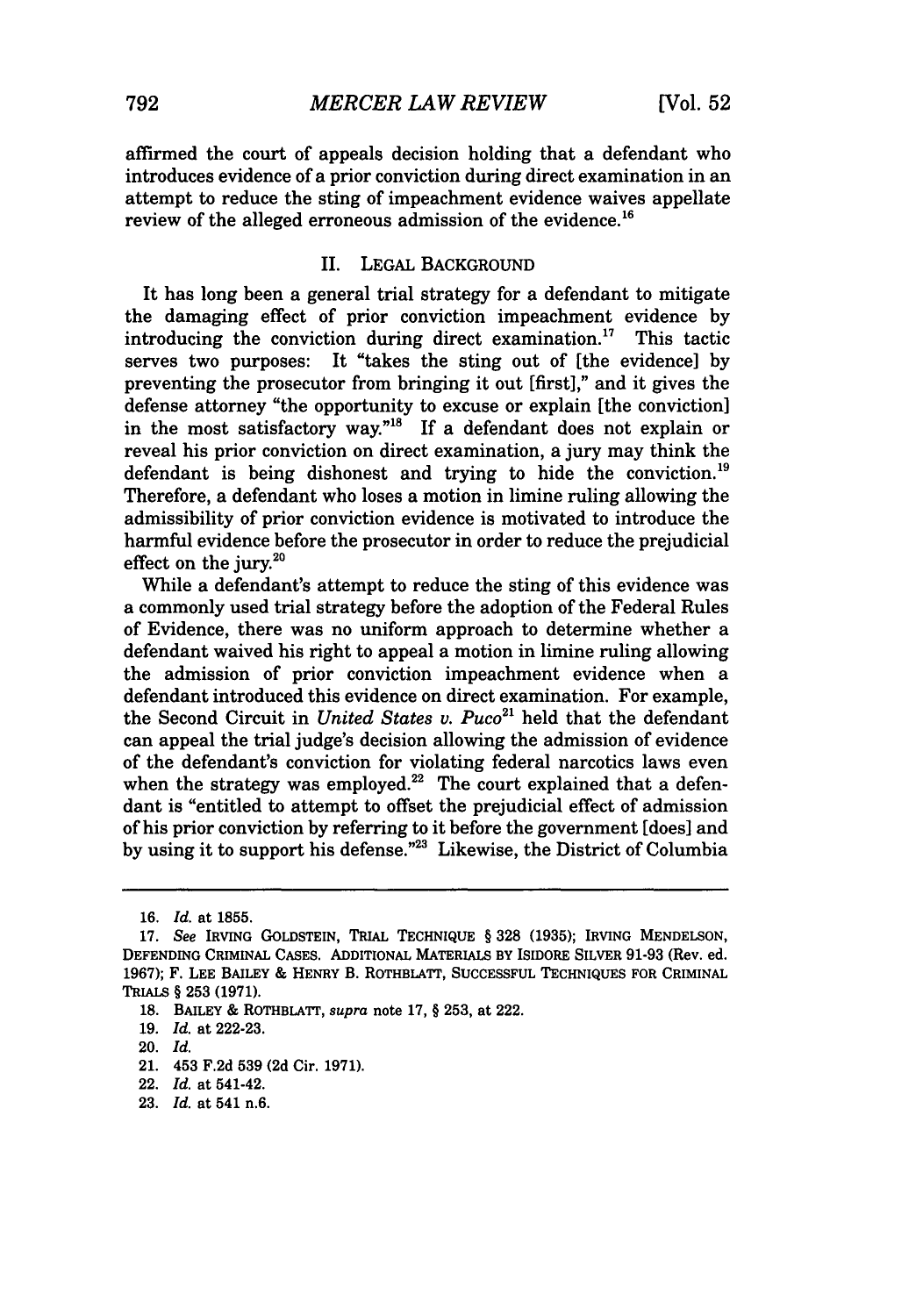Circuit in *United States v. Maynard*<sup>24</sup> permitted the defendant to appeal the trial judge's ruling admitting impeachment evidence of the defense's key witness's prior arrest when the defendant made the "tactical decision" to introduce this evidence on direct examination.<sup>25</sup> The court explained that the defendant was "fairly entitled" to "do what he fairly could to limit the prejudicial impact of the ruling."26

However, in *Shorter v. United States*,<sup>27</sup> the Ninth Circuit Court of Appeals held that a defendant who offers prior conviction impeachment evidence after the court has ruled the evidence admissible over the defendant's objection cannot then complain that the introduction of the evidence violated his constitutional rights.<sup>28</sup> There, defendant offered this evidence as a "matter of trial strategy, probably to soften the anticipated blow in the eyes of the jury."<sup>29</sup> But the court opined, "[T]he better practice is to make an objection" when the evidence is about to be presented by the government in cross-examination.<sup>30</sup> The Seventh Circuit Court of Appeals, in *United States v. Hauff,31* also held that, when the defendant introduces prior conviction impeachment evidence, the defendant waives the right to object to its admission even if the defendant's prior conviction is on appeal and subject to reversal. $32$ 

After Congress adopted the Federal Rules of Evidence in 1975, defendants continued to introduce prior conviction evidence on direct examination in order to reduce the sting of the evidence as part of trial strategy. $33$  Rule 103 of the Federal Rules of Evidence sets forth the requirements for appealing evidentiary claims,<sup>34</sup> but it does not address

27. 412 F.2d 428 (9th Cir. 1969).

29. 412 F.2d at 431.

- 31. 395 F.2d 555 (7th Cir. 1968).
- 32. *Id.* at 557.

34. **FED.** R. EVID. **103.** This rule provides in pertinent part:

(a) **Effect of erroneous ruling.** Error may not be predicated upon a ruling which admits or excludes evidence unless a substantial right of the party is affected, and

<sup>24. 476</sup> F.2d 1170 (D.C. Cir. 1973).

<sup>25.</sup> *Id.* at 1174.

<sup>26.</sup> *Id.* at 1175.

<sup>28.</sup> *Id.* at 431. *See* United States v. Tocki, 469 F.2d 655, 657 (9th Cir. 1972) (holding that there is no abuse of discretion by trial judge admitting prior conviction impeachment evidence when defendant offers the evidence on direct examination).

<sup>30.</sup> *Id.* at 431 n.4.

<sup>33.</sup> *See Bad Cob,* 560 F.2d at 883 (holding "[tihe introduction by a witness himself, on his direct, of a prior conviction is a common trial tactic, recommended by textwriters on trial practice"); see also FED. R. EVID. 609 1990 Amendment (noting "[i]t is common for witnesses to reveal on direct examination their convictions to 'remove the sting' of the impeachment").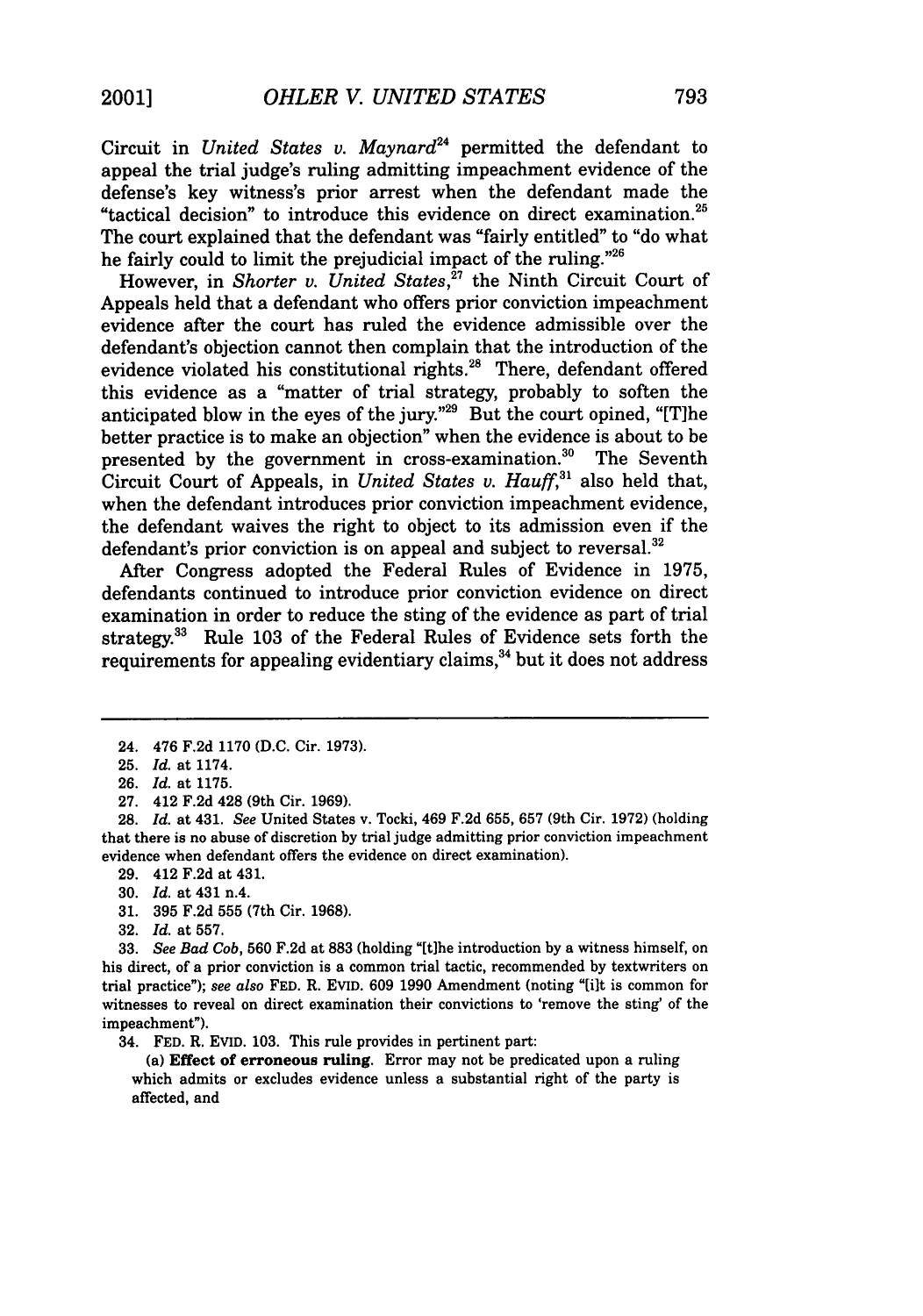waiver of objection when a defendant introduces evidence on direct examination after losing an in limine ruling allowing the opponent to admit evidence.<sup>35</sup> Likewise, Rule 609 does not address the issue.<sup>36</sup> In the absence of specific direction in the Federal Rules of Evidence on the issue of whether the defendant waives appellate review of a motion in limine ruling allowing the introduction of prior conviction impeachment evidence when the defendant introduces this evidence. $37$  the circuit courts continued to split on the issue-some holding the defendant waived appellate review and some holding the defendant did not waive appellate review.<sup>34</sup>

(1) Objection. In case the ruling is one admitting evidence, a timely objection or motion to strike appears of record, stating the specific ground of objection, if the specific ground was not apparent from the context . . . .

35. *Id.* The Advisory Committee's Note on the 2000 Amendment to Rule 103 of the Federal Rules of Evidence provides in pertinent part: "The amendment does not purport to answer whether a party who objects to evidence that the court finds admissible in a definitive ruling, and who then offers the evidence to 'remove the sting' of its anticipated prejudicial effect, thereby waives the right to appeal the trial court's ruling."

**36.** FED. R. **EVID.** 609. This rule provides in pertinent part:

**(1)** evidence that a witness other than the accused has been convicted of a crime shall be admitted, subject to Rule 403, if the crime was punishable by death or imprisonment in excess of one year under the law under which the witness was convicted, and evidence that an accused has been convicted of such a crime shall be admitted if the court determines that the probative value of admitting this evidence outweighs its prejudicial effect to the accused **....**

#### 37. *Id.*

38. *See* FED. R. EVID. 103 Advisory Committee's Note (amended 2000). The note addresses the split in the circuits:

*See, e.g.,* United States v. Fisher, 106 F.3d 622 (5th Cir. 1997) (where the trial judge ruled *in limine* that the government could use a prior conviction to impeach the defendant if he testified, the defendant did not waive his right to appeal by introducing the conviction on direct examination); Judd v. Rodman, 105 F.3d 1339 (11th Cir. 1997) (an objection made *in limine* is sufficient to preserve a claim of error when the movant, as a matter of trial strategy, presents the objectionable evidence herself on direct examination to minimize its prejudicial effect); Gill v. Thomas, 83 F.3d 537, 540 (1st Cir. 1996) **("by** offering the misdemeanor evidence himself, Gill waived his opportunity to object and thus did not preserve the issue for appeal"); United States v. Williams, 939 F.2d 721 (9th Cir. 1991) (objection to impeachment evidence was waived when the defendant was impeached on direct examination).

An amendment to Rule 103(a), effective December 1, 2000, adds: "Once the court makes a definitive ruling on the record admitting or excluding evidence, either at or before trial, a party need not renew an objection or offer of proof to preserve a claim of error for appeal." FED. R. EVID. 103 (amended 2000).

<sup>(</sup>a) **General rule.** For the purpose of attacking the credibility of a witness,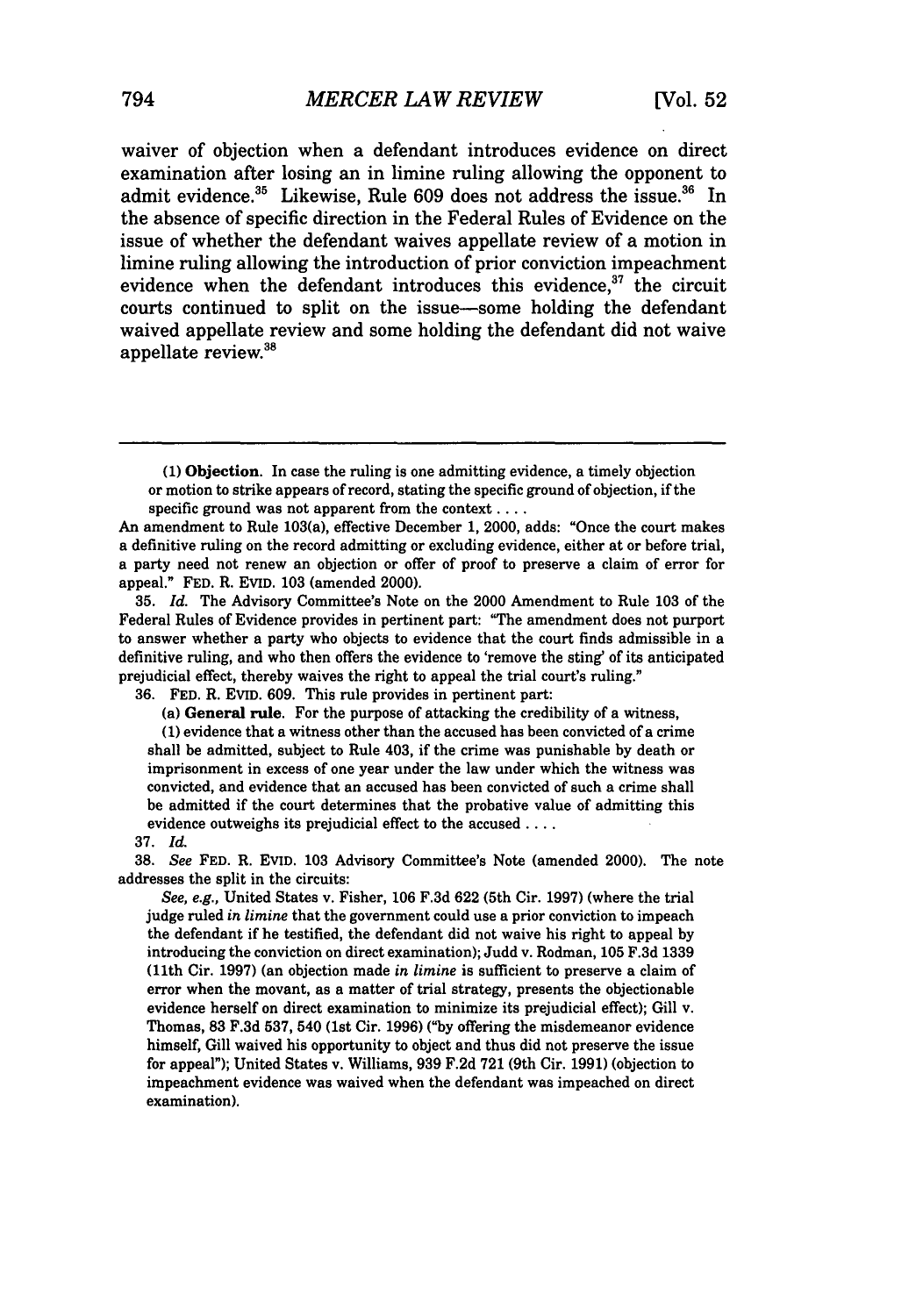The Supreme Court addressed a related issue in *Luce v. United States.39* In *Luce* defendant made an in limine motion seeking to preclude the government from using a prior conviction for impeachment. The district court denied the motion, and Luce, therefore, did not testify. On appeal, Luce contended that the district judge erred in ruling that the evidence would be admissible." The Court concluded that Luce did not preserve a claim of error based on the trial court's in limine ruling because he failed to testify and the evidence was never introduced.<sup>41</sup> The Court reasoned that when a defendant does not testify, the reviewing court is prevented from "determin[ing] the impact any erroneous impeachment may have had in light of the record as a whole" because the court does not know the "nature of the defendant's testimony" and does not know whether in fact the ruling kept the defendant from testifying.<sup>42</sup> Thus, the Court held that in order for a defendant to preserve appellate review of an error in admitting prior conviction impeachment evidence, the defendant must testify at trial.<sup>43</sup>

*Luce* put an end to the confusion regarding whether a defendant waived review of the admissibility of prior conviction impeachment evidence when the defendant does not testify, but the Court left open the issue of waiver when a defendant does testify and brings out the evidence on direct examination.<sup>44</sup> The circuit courts, applying *Luce* to situations in which a defendant testifies, have not taken a uniform approach. For example, the Fifth Circuit Court of Appeals, in *United States* v. *Fisher,45* held that a defendant does not waive his right to object to the introduction of prior conviction impeachment evidence when he introduces the evidence in an attempt to reduce the damage from the

It is clear, of course, that had petitioner testified and been impeached by evidence of a prior conviction, the District Court's decision to admit the impeachment evidence would have been reviewable on appeal along with any other claims of error. The Court of Appeals would then have had a complete record detailing the nature of petitioner's testimony, the scope of the crossexamination, and the possible impact of impeachment on the jury's verdict.

120 S. Ct. at 1856 n.1 (Souter, J., dissenting).

45. 106 F.3d 622 (5th Cir. 1997).

<sup>39. 469</sup> U.S. 38 (1984).

<sup>40.</sup> *Id.* at 39-40.

<sup>41.</sup> *Id.* at 43.

<sup>42.</sup> *Id.* at 41-42.

<sup>43.</sup> *Id.* at 43.

<sup>44.</sup> *Id.* at 41. However, as Justice Souter pointed out in his dissent in *Ohler v. United States,* the Court in Luce implied that the defendant does not waive appellate review when impeachment evidence is introduced when the Court stated that: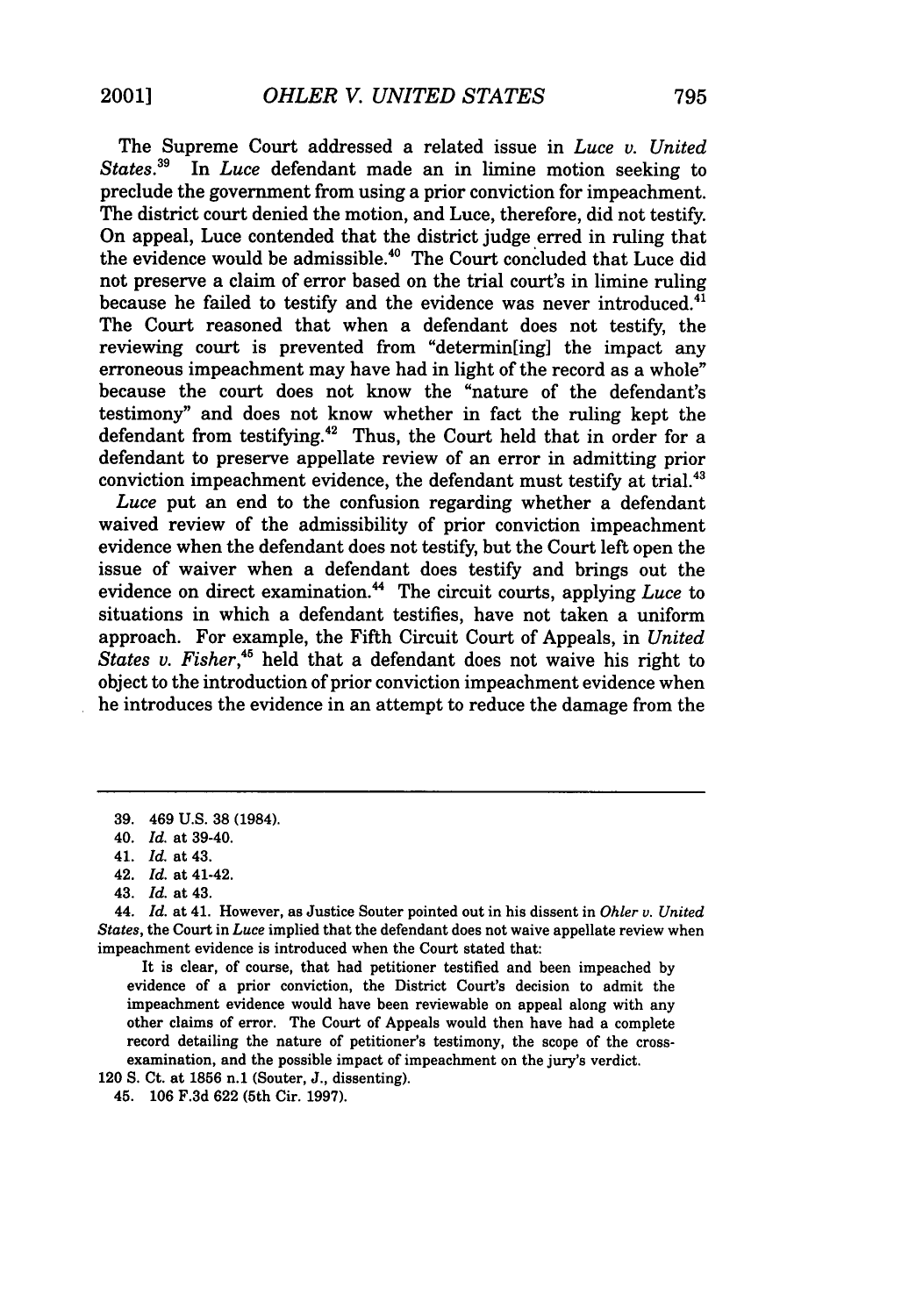evidence.<sup>46</sup> The court explained that when the government receives a favorable ruling allowing the introduction of evidence that, when introduced during cross-examination, may harm the defendant, a defendant "is faced with a difficult dilemma: to refrain from testifying in his own defense, or risk impeachment by the opposite side." $47$  The court reasoned that a waiver rule preventing defendant from raising the issue on appeal "goes against basic notions of fairness."48 Therefore, the court concluded that a defendant is not precluded from reducing the "highly prejudicial effect of that evidence" and is not deemed to have waived appellate review of the pretrial ruling.<sup>49</sup>

The Eleventh Circuit Court of Appeals, in *Judd v. Rodman, °* applied the same principle to a motion in limine ruling on another type of evidence.<sup>51</sup> In an action for wrongful transmission of a sexually In an action for wrongful transmission of a sexually transmitted disease, Judd moved in limine to exclude evidence of her prior sexual history under Rule 412 of the Federal Rules of Evidence.<sup>52</sup> When the court overruled Judd's motion, she presented this evidence on direct examination.<sup>53</sup> The court held that Judd's introduction of the evidence was "valid trial strategy," and therefore, she did not waive her objection to the pretrial ruling.<sup>54</sup>

The Seventh Circuit Court of Appeals in *Wilson v. Williams<sup>55</sup>* also refused to adopt a per se waiver rule when a party admits prior conviction impeachment evidence on direct examination after the trial judge has ruled the evidence admissible.<sup>56</sup> The court recognized that some courts have held "that a litigant who loses an evidentiary ruling and then offers the evidence himself has waived any opportunity to

**51.** *Id.* at 1342.

<sup>46.</sup> *Id.* at 629. *See* Reyes v. Missouri Pac. R.R., 589 F.2d 791, 793 n.2 (5th Cir. 1979) (holding that a motion in limine is sufficient to preserve for appeal objection to the introduction of prior conviction evidence when a party brings the evidence out on direct examination in an effort to reduce the damaging effects of the evidence).

<sup>47.</sup> **106 F.3d** at **629.**

<sup>48.</sup> *Id.*

<sup>49.</sup> *Id.*

<sup>50. 105</sup> F.3d 1339 (lth Cir. 1997).

<sup>52.</sup> *Id.* at 1342-43. Rule 412(a) of the Federal Rules of Evidence provides in pertinent part: "(a) Evidence generally inadmissible. The following evidence is not admissible in any civil or criminal proceeding involving alleged sexual misconduct... **(1)** Evidence offered to prove that any alleged victim engaged in other sexual behavior; (2) Evidence offered to prove any alleged victim's sexual predisposition."

**<sup>53. 105</sup> F.3d** at 1342.

<sup>55. 182</sup> F.3d 562 (7th Cir. 1999).

<sup>56.</sup> *Id.* at 566-67.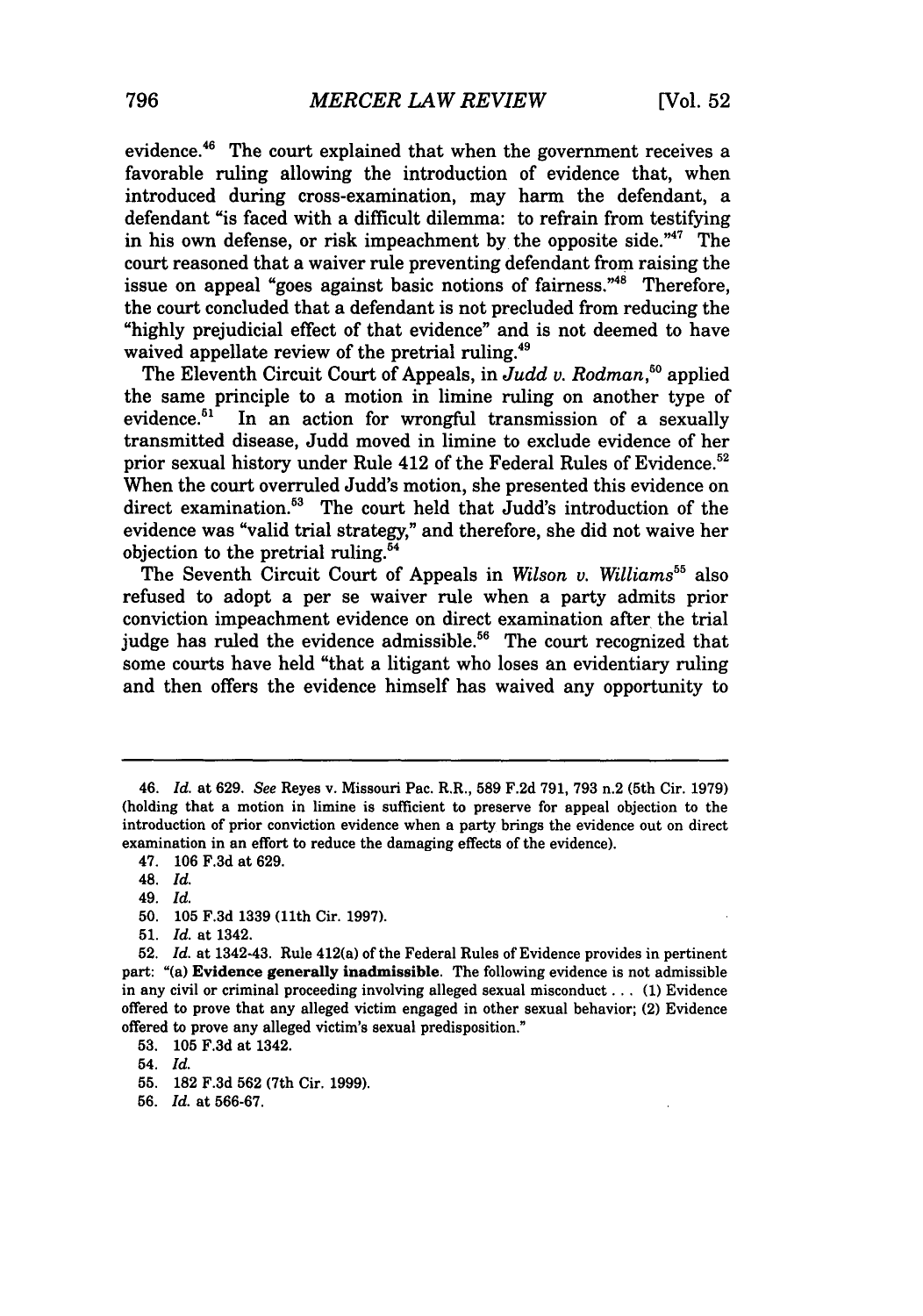complain about the decision *in limine."57* However, the court refused to follow this holding because it "gives up one of the principal benefits of the pretrial-ruling procedure," which is "to avoid the delay and occasional prejudice caused by objections and offers of proof at trial."<sup>58</sup> The court distinguished this situation, in which a defendant preemptively introduced the evidence after the trial court made a definitive ruling, from the situation in which a defendant preemptively introduces the evidence before the trial court makes a definitive ruling.<sup>59</sup> The court concluded that the defendant waives his objection if the trial judge's ruling is "conditional or tentative" but not if the ruling is definitive.  $60$ 

However, the Ninth Circuit Court of Appeals, in *United States v. Williams,"'* held that defendant waived his right to appeal the district court's in limine ruling admitting prior conviction impeachment evidence under Rule 609(a) when defendant introduced the evidence during direct examination.<sup>62</sup> The court reasoned that defendant "made a strategic decision to introduce the evidence preemptively, to soften its anticipated effect on the jury,<sup>"63</sup> and "'cannot now be heard to complain that his own act of offering such evidence'" was error.<sup>64</sup> The court noted that if a defendant is allowed to introduce this evidence on direct examination, the trial court is precluded from reversing its ruling on the admissibility of the evidence, and the government is precluded from deciding not to introduce the evidence on cross-examination; therefore, there is the risk of possible reversal on appeal. $65$  The court concluded that the defense attorney should not be permitted to "deprive[] the court and the government of a last chance to reverse their pre-stated positions" on the admissibility of the impeachment evidence and thus, adopted a per se waiver rule.<sup>66</sup>

**<sup>57.</sup>** *Id.* at **566.** *See* United States v. Williams, **939 F.2d 721, 723** (9th Cir. **1991);** Gill v. Thomas, **83 F.3d 537,** 540 (1st Cir. **1996).**

**<sup>58. 182</sup> F.3d** at **566.**

**<sup>59.</sup>** *Id.* at **566-67.**

**<sup>60.</sup>** *Id. See* United States v. DePriest, **6 F.3d** 1201, **1209** (7th Cir. **1993)** (holding that a defendant waives the right to appellate review **by** introducing prior conviction evidence before the trial judge makes a definitive ruling).

**<sup>61. 939</sup> F.2d 721** (9th Cir. **1991).**

**<sup>62.</sup>** *Id.* at **725.**

**<sup>63.</sup>** *Id.* at 724.

<sup>64.</sup> *Id.* at **723** (quoting Shorter v. United States, 412 **F.2d** 428, 431 (9th Cir. **1969)).** *See* United States v. Bryan, 534 **F.2d 205, 206** (9th Cir. **1976)** (holding no error when defendant first introduced prior conviction into evidence); United States v. Hauff, **395 F.2d 555, 557** (7th Cir. **1968)** (holding defendant waived appeal of prior conviction evidence when defendant's attorney introduced the evidence when defendant testified).

**<sup>65. 939</sup> F.2d** at 724-25.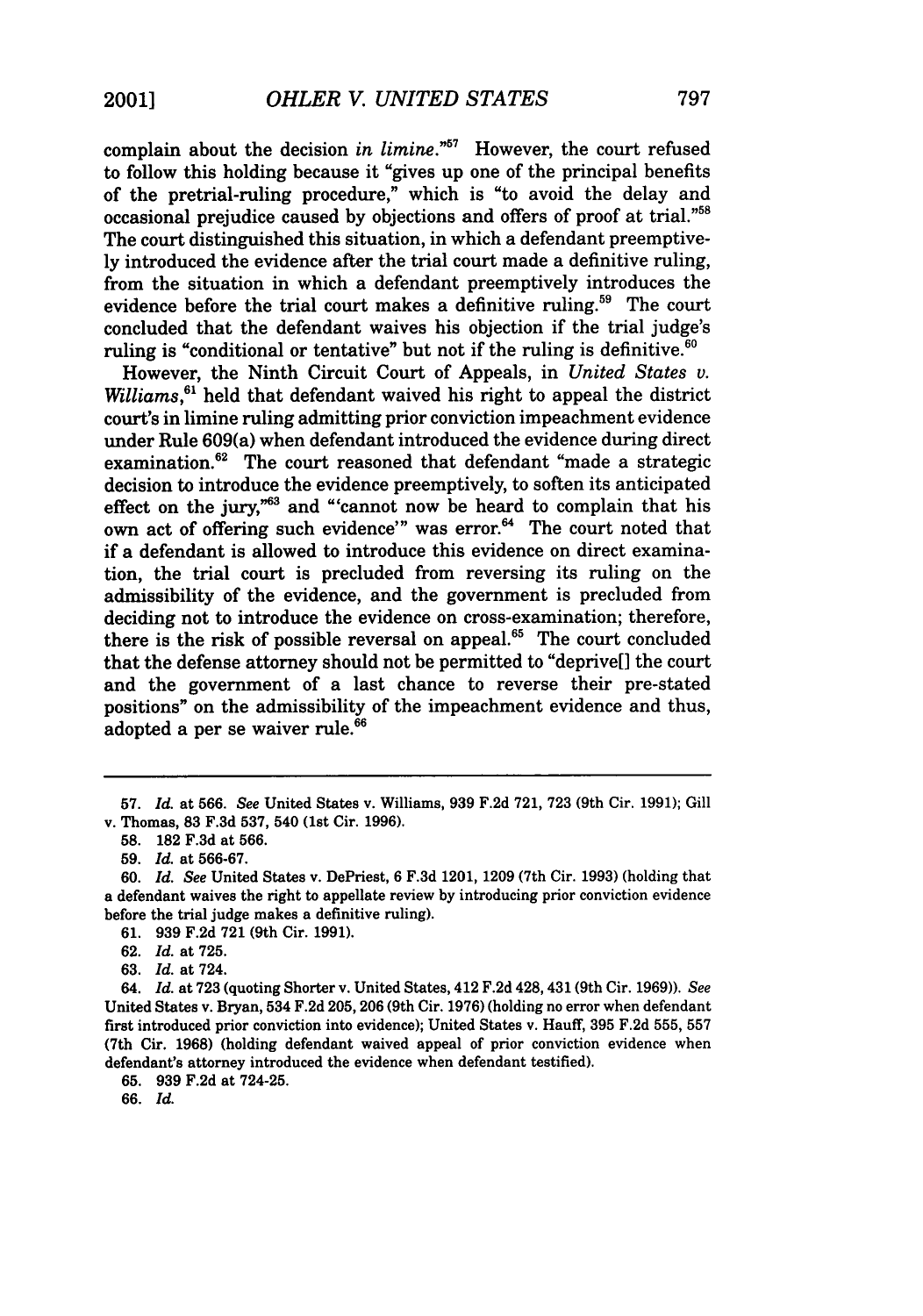Similarly, the Eighth Circuit Court of Appeals, in *United States v. Smiley,67* adopted a per se waiver rule when defendant introduced the prior conviction evidence during his direct examination.<sup>68</sup> Likewise, in *Gill v. Thomas,69* the First Circuit Court of Appeals held that, by offering the evidence himself, defendant "waived his opportunity to object."<sup>70</sup> The court noted that defendant made a tactical decision and "'opened the door'" to cross-examination on prior conviction evidence and, therefore, "cannot now be heard to complain that his own offer of such evidence was reversible error."<sup>71</sup>

Until the Supreme Court's decision in *Ohler,* neither common law nor case law following the enactment of the Federal Rules of Evidence definitively and uniformly answered the question of whether a defendant waives appellate review of a ruling allowing the admissibility of prior conviction impeachment evidence when the defendant introduces the evidence on direct examination. The Supreme Court addressed this issue specifically in *Ohler* to resolve the disagreements among the lower  $counts.<sup>72</sup>$ 

#### III. RATIONALE OF THE **COURT**

Writing for a five-to-four majority, Chief Justice Rehnquist delivered the opinion of the Court in *Ohler.73* The Court affirmed the circuit court and held that a defendant waives objection to an in limine ruling permitting the admission of impeachment evidence of the defendant's prior conviction when the defendant introduces the evidence during direct examination.74 Chief Justice Rehnquist began his analysis **by** setting forth the general evidentiary principle that "a party introducing evidence cannot complain on appeal that the evidence was erroneously admitted."<sup>75</sup> Ohler, by invoking Rules 103 and 609(a), sought to "avoid the consequences of this well-established commonsense principle."<sup>76</sup> The Court examined the plain language of Rules **103** and 609(a) and

**<sup>67. 997</sup> F.2d** 475 (8th Cir. **1993).**

**<sup>68.</sup>** *Id.* at 480. *See* United States v. Brown, **956 F.2d 782** (8th Cir. **1992);** United States v. Vega, **776 F.2d 791** (8th Cir. **1985);** United States v. Johnson, **720 F.2d 519** (8th Cir. **1983).**

**<sup>69. 83</sup> F.3d 537 (1st** Cir. **1996).**

**<sup>70.</sup>** *Id.* at 541.

<sup>71.</sup> *Id.*

<sup>72. 120</sup> S. Ct. at 1852-53.

<sup>73.</sup> *Id.* at 1852.

<sup>74.</sup> *Id.* at 1852-53.

**<sup>75.</sup>** *Id.* at **1853** (citing 1 **JACK** B. **WEINSTEIN** & MARGARET **A.** BERGER, **WEINSTEIN'S** FEDERAL **EVIDENCE** § 103.14, **103-30 (2d** ed. 2000)).

**<sup>76.</sup>** *Id.*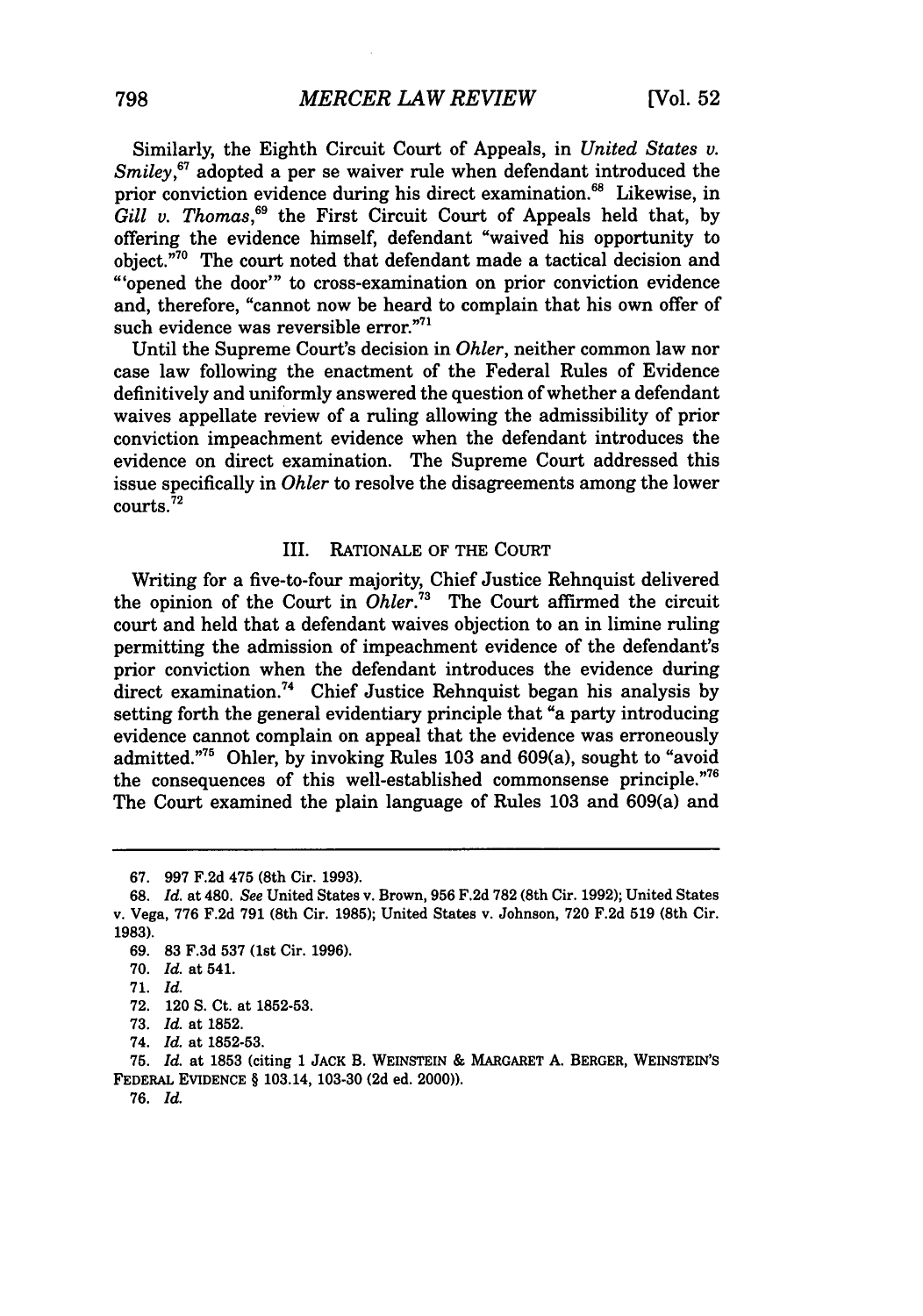concluded that these rules simply do not address whether or not evidence introduced by a defendant on direct examination is appealable as erroneously admitted.<sup>77</sup> Rule 103 only provides "that a party must make a timely objection to a ruling admitting evidence and that a party cannot challenge an evidentiary ruling unless it affects a substantial right.<sup>778</sup> Rule 609(a) "merely identifies the situations in which a Rule 609(a) "merely identifies the situations in which a witness' prior conviction may be admitted for impeachment purposes."<sup>79</sup> Therefore, the Court held that there is no statutory basis to support Ohler's allegation that she did not waive appellate review. $80$ 

The Court then analyzed whether applying a waiver rule of this sort unfairly "compels a defendant to forgo the tactical advantage of preemptively introducing the conviction in order to appeal the *in limine* ruling."<sup>81</sup> Ohler argued that in order for a defendant to retain the option of appealing the admissibility of the prior conviction impeachment evidence pursuant to the waiver rule, the defendant is forced to give up the right of introducing the evidence on direct examination, thus risking the jury's doubting defendant's credibility once the evidence is introduced on cross-examination.<sup>82</sup> The Court explained that, pursuant to the adversarial trial process, both the defendant and the government must make strategic choices throughout the trial that are a part of normal criminal trial rules.<sup>83</sup> The Court recognized that the defendant has certain choices to make: **(1)** whether to testify in her own behalf, which automatically subjects her to cross-examination that may include damaging impeachment by any prior convictions; (2) if she does testify, whether to introduce evidence of prior convictions on direct examination to reduce the sting of such adverse evidence; and (3) whether to wait for the possibility that this evidence will be introduced on cross-examination, which could be more harmful to the defendant.<sup>84</sup>

In addition, the Court noted that the Government also has to make certain choices during the trial: (1) whether to impeach the defendant with evidence of a prior conviction after the defendant testifies and (2) whether to refuse to impeach the defendant with prior conviction evidence because the decision to impeach may be reversed on appeal.<sup>85</sup> The Court then explained that Ohler wants to take the decision of

<sup>77.</sup> *Id.*

**<sup>78.</sup>** *Id. See supra* note 34 and accompanying text.

**<sup>79.</sup>** *Id. See supra* note 6 and accompanying text.

<sup>80.</sup> *Id.*

**<sup>81.</sup>** *Id.*

<sup>82.</sup> *Id.*

<sup>83.</sup> *Id.* at 1854.

<sup>84.</sup> *Id.*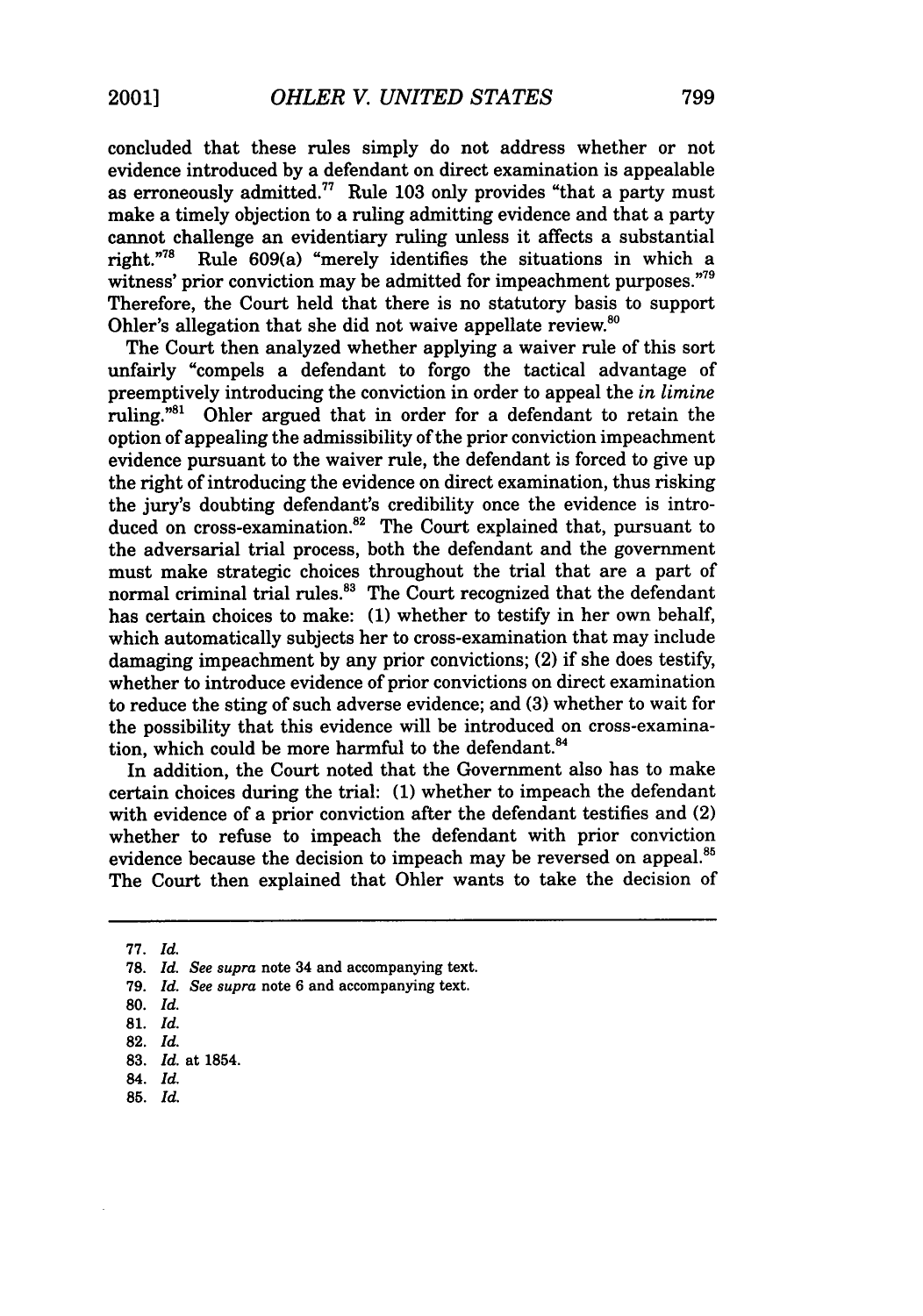whether or not to impeach a defendant away from the Government by offering the conviction herself on direct examination and "still preserve its admission as a claim of error on appeal."<sup>86</sup> However, pursuant to the Court's decision in *Luce,87* a defendant can claim a denial of a substantial right on appeal if the district court's in limine ruling proved to be erroneous only when the Government exercised its option to elicit the testimony on cross-examination.<sup>88</sup>

Finally, the Court addressed defendant's third contention that applying a waiver rule "unconstitutionally burdens her right to testify."<sup>89</sup> The Court explained that although the waiver rule "may deter a defendant from taking the stand" because a defendant will be subject to cross-examination and impeachment by prior conviction evidence, the rule does not prevent a defendant from taking the stand.<sup>90</sup> The Court concluded that "'it is not thought inconsistent with the enlightened administration of criminal justice to require the defendant to weigh such pros and cons in deciding whether to testify.<sup>1991</sup> Accordingly, the Court found that a defendant who introduces impeachment evidence on direct examination may not appeal the admissibility of that evidence.<sup>92</sup>

Justice Souter, joined by Justices Stevens, Ginsburg, and Breyer, dissented, contending that the majority's waiver rule contains no precedential, evidentiary, or trial practice support.<sup>93</sup> Justice Souter first disagreed with the majority's reliance on *Luce* in which the Court held that a defendant who does not testify in his own defense cannot appeal a motion in limine ruling permitting the admissibility of prior conviction impeachment evidence.<sup>94</sup> The Court in *Luce* reasoned that because the defendant did not testify and the impeachment never occurred, appellate review would be impossible without a record from which to determine whether or not the defendant was harmed by the in limine ruling.95 According to Justice Souter, *Luce* "merely acknowledged the incapacity of an appellate court to assess the significance of the ruling for a defendant who remains silent" and, therefore, did not

**95.** *Id.* at 1856.

<sup>86.</sup> *Id.*

**<sup>87.</sup>** *See supra* text accompanying notes 46-54.

<sup>88. 120</sup> S. Ct. at 1854-55. *See* FED. R. EVID. 103.

<sup>89. 120</sup> S. Ct. at 1855.

<sup>90.</sup> *Id.*

<sup>91.</sup> *Id.* (quoting McGautha v. California, 402 U.S. 183, 215 (1971)).

<sup>92.</sup> *Id.*

<sup>93.</sup> *Id.* (Souter, J., dissenting).

<sup>94.</sup> *Id.*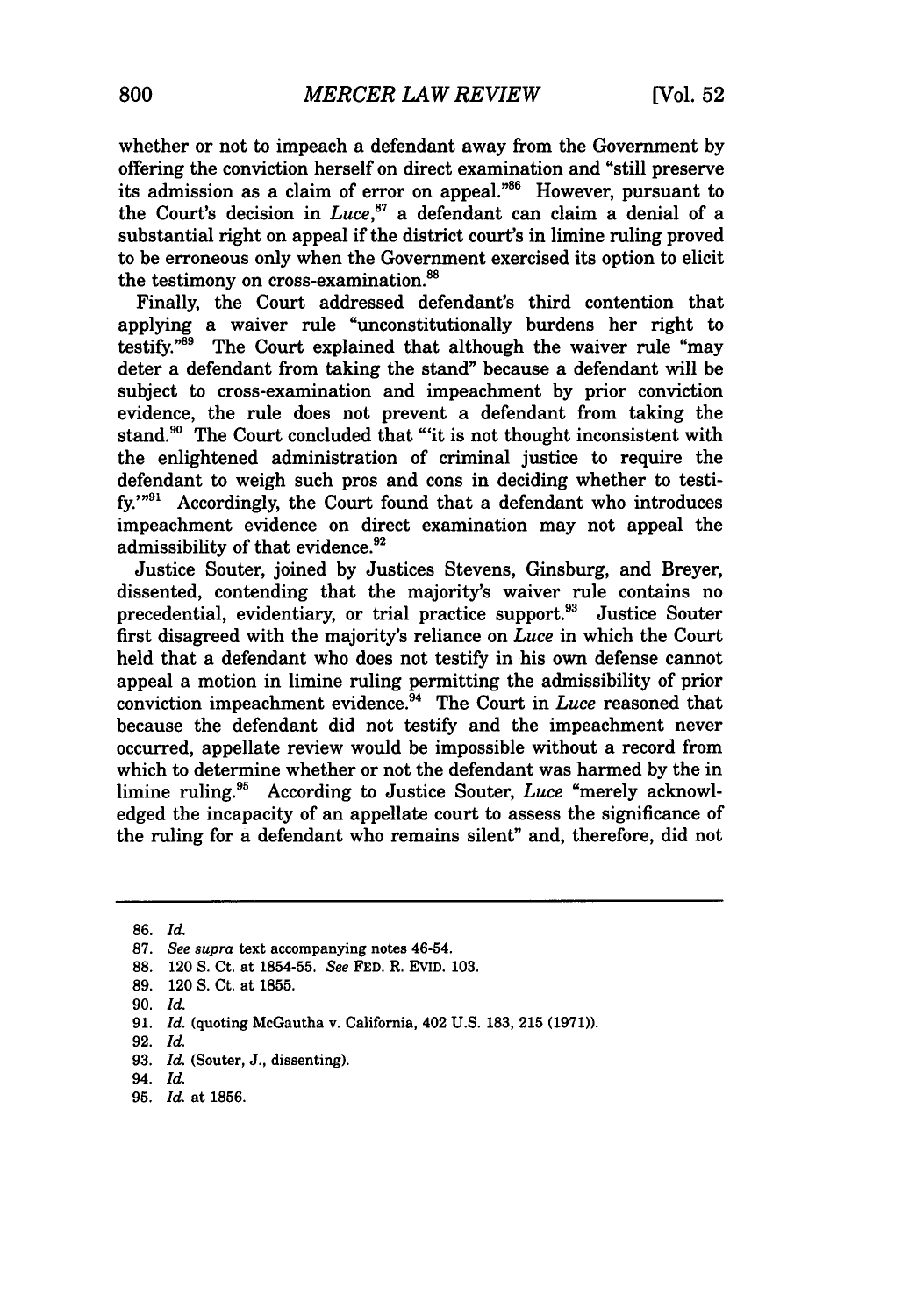control the instant case.<sup>96</sup> Justice Souter also disagreed with the majority's reliance on the "'commonsense"' rule that "'a party introducing evidence cannot complain on appeal that the evidence was erroneously admitted.'"97 This principle simply does not reach the situation in which a defendant opposes the admissibility of evidence and then introduces it only to "mitigate its effect in the hands of her adversary" and is, therefore, treated by evidentiary scholarship as an exception to the general principle.<sup>98</sup>

Justice Souter then analyzed the rationale and policy concerns underlying the practical application of the Federal Rules of Evidence. He noted that under Rule 102, the rules "'shall be construed to secure fairness in administration ... to the end that the truth may be ascertained and proceedings justly determined.'"<sup>99</sup> Justice Souter explained that when a defendant admits to a prior conviction on direct examination, the factfinder is more inclined to scrutinize carefully all the further testimony of the defendant in order to come to a just result. $^{100}$ But when a defendant chooses to conceal prior convictions that are later elicited on cross-examination, the factfinder is less inclined to believe the defendant and may discount her testimony, which will impede the factfinder's duty of ascertaining the truth. $101$  Justice Souter concluded that the majority's waiver rule discourages the defendant from introducing any evidence of prior conviction and, thus, is "antithetical to dispassionate factfinding in support of a sound conclusion."<sup>102</sup> However, the majority of the Court concluded that the waiver rule is sound, fair, and unburdensome to defendants.<sup>103</sup>

#### IV. IMPLICATIONS

The holding in *Ohler* establishes that under the Federal Rules of Evidence, once the trial judge has made a definitive ruling that evidence

103. *Id.* at 1855.

<sup>96.</sup> *Id.*

<sup>97.</sup> *Id.*

<sup>98.</sup> *Id.* (citing 1JoHN H. WIGMORE, EVIDENCE § **18,** at 836 (P. Tillers rev. 1983) ("[A] party who has made an unsuccessful motion in limine to exclude evidence that he expects the proponent to offer may be able to first offer that same evidence without waiving his claim of error."); MICHAEL H. GRAHAM, HANDBOOK OF FEDERAL EVIDENCE § 103.4, at 17 (1981) ("However, the party may... himself bring out evidence ruled admissible over his objection to minimize its effect without it constituting a waiver of his objection.") (footnotes omitted)).

<sup>99.</sup> *Id.* at 1857 (quoting FED. R. EVID. 102).

<sup>100.</sup> *Id.*

<sup>101.</sup> *Id.*

<sup>102.</sup> *Id.*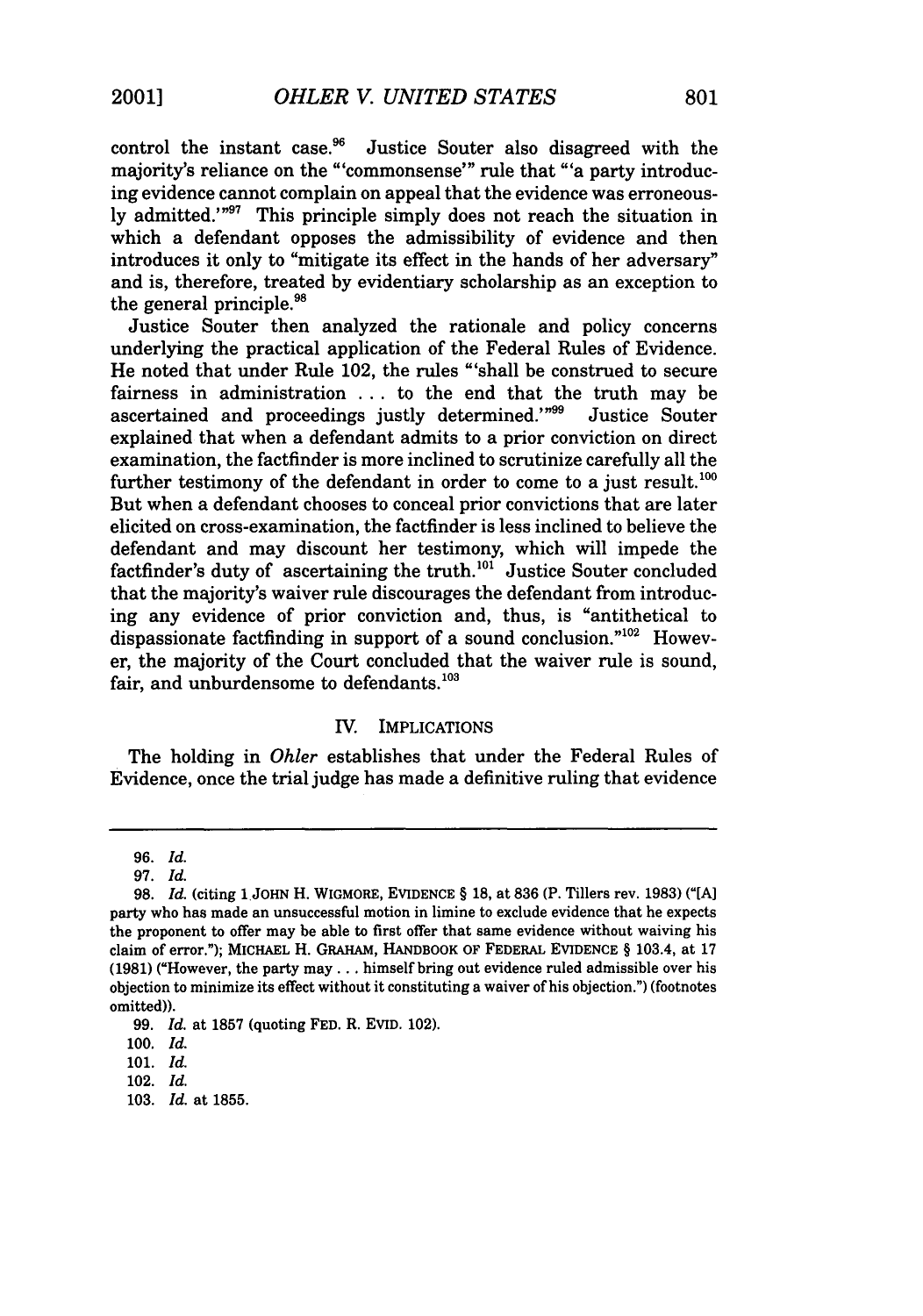of a defendant's prior conviction is admissible, a defense attorney whose client decides to testify is faced with a Hobson's choice: The attorney can reveal the evidence on direct examination, thus losing the right to appeal the possible erroneous ruling but retaining the opportunity to reduce the sting of the evidence, or the attorney can wait until the prosecutor reveals the evidence on cross-examination, thus preserving the right to appeal but foregoing the opportunity to demonstrate that the defendant has been forthcoming. Indeed, *Ohler* places the defendant in the precarious situation of deciding between putting the best defense forward at trial, by mitigating the sting of the conviction evidence, and retaining the right to appeal the potentially erroneous ruling. How should the practitioner resolve the dilemma?

Conventional trial strategy leans toward a presumption of "inoculating" the jury with bad facts on direct examination.<sup>104</sup> This inoculation theory is based on the premise that a jury perceives the defendant as more credible when he introduces evidence of damaging prior convictions because the defendant has been forthcoming in admitting character and behavior flaws.<sup>105</sup> However, a countervailing view known as the However, a countervailing view known as the sponsorship theory presumes that jurors actually do not perceive a defendant to be more credible if he introduces a conviction himself rather than awaiting its introduction by the Government.<sup>106</sup> This theory suggests that rather than highlighting weaknesses in one's own case, the defendant should force the other side to elicit the potentially damaging facts and to assume the burden of convincing the jury that these facts are material.<sup>107</sup> Indeed, the central premise of the sponsorship strategy is that "'the jury does not expect an advocate to go out of his way to present evidence harmful to his case... [and] will not view him as unfair if he fails to do so." $108$  Thus, while the inoculation theory advises a defendant to introduce all bad evidence to the jury up front, the sponsorship theory advises a defendant not to solicit and highlight bad evidence to the jury.<sup>109</sup>

<sup>104.</sup> Robert H. Klonoff & Paul L. Colby, *Responding to a May 2000 Legal Article: The Flawed Empirical Testing of Sponsorship Strategy,* 63 TEX. B.J. 754, 754 (2000).

**<sup>105.</sup>** *Id.* at 754 n.2.

**<sup>106.</sup>** ROBERT H. KLONOFF & PAUL L. COLBY, **SPONSORSHIP** STRATEGY: EVIDENTIARY **TACTICS** FOR **WINNING** JURY TRIALS **(1990).** *See generally* Paul L. Colby & Robert H. Klonoff, *Sponsorship Strategy: A Reply to Floyd Abrams and Professor Saks,* 52 MD. L. REV. 458 (1993).

<sup>107.</sup> Colby & Kionoff, *supra* note 106, at 459.

<sup>108.</sup> *Id.* at 461 (quoting KLONOFF & COLBY, SPONSORSHIP STRATEGY, *supra* note 106, at 101. *See* Respondent's Brief, Ohler v. United States, 120 **S.** Ct. **1851** (2000) (No. **98- 9828)** (citing sponsorship theory text).

<sup>109.</sup> *See supra* text accompanying notes 103-07.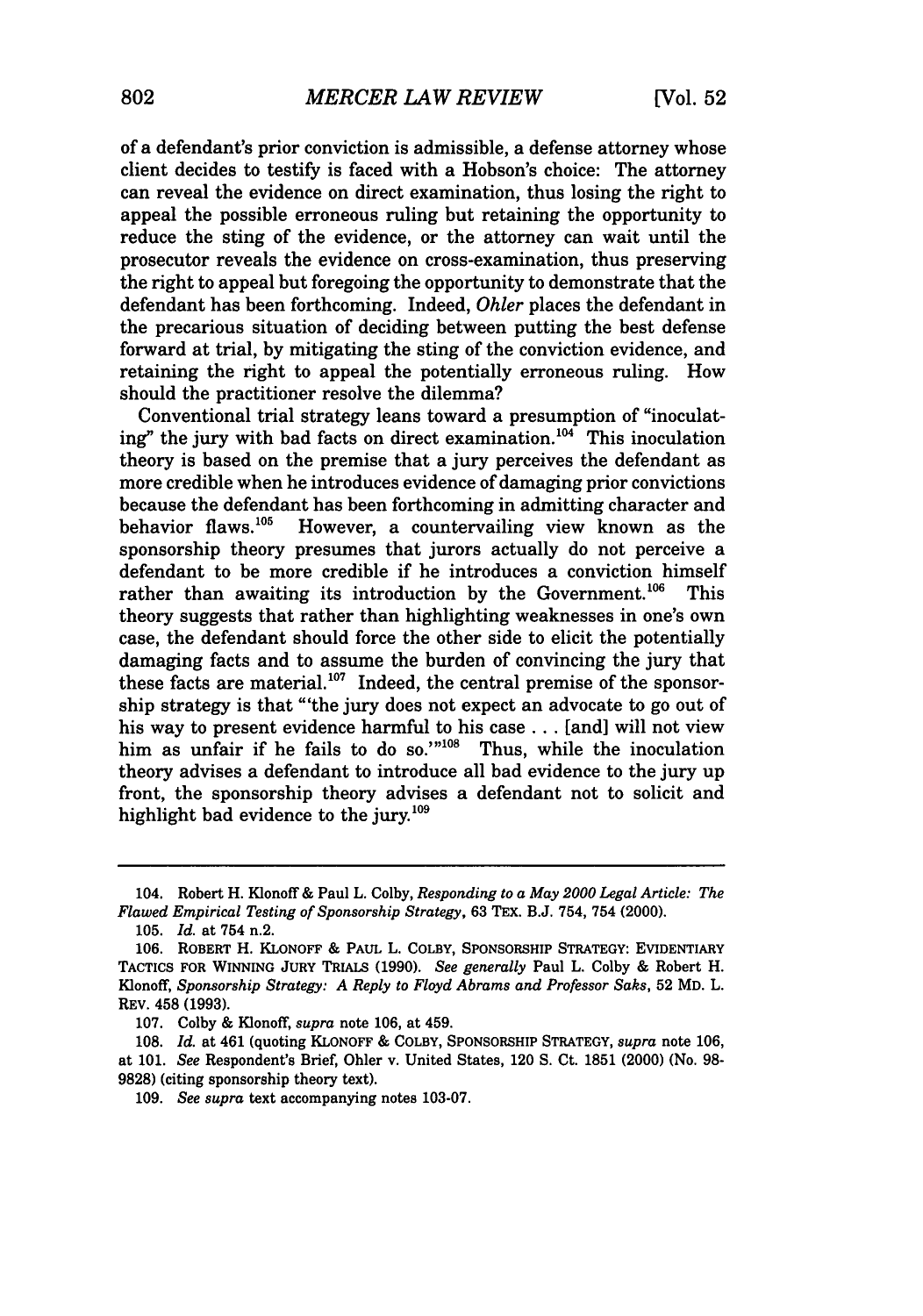Therefore, in consideration of the result of *Ohler* and of these competing theories, a defense attorney is required to make a more exacting analysis of the likelihood of a successful appeal of the trial court's ruling on the motion in limine versus the perceived advantages of disclosing the damaging evidence on direct examination. Because evidentiary questions are subject to an abuse of discretion standard of review, the more relevant the prior conviction is to credibility, the less likely the trial judge's ruling will be reversed on appeal. Therefore, the defense attorney may want to bring out crimes that are considered closer to a defendant's credibility in greater detail on direct examination to avail the defendant of the full opportunity to explain the prior conviction. In addition, the defense attorney should consider more carefully how the failure to reveal each item of evidence could be assessed by the jury. Indeed, the perceived value of early disclosure of this evidence is that the jury will find the defendant more credible because the defendant was honest and did not conceal damaging evidence in a selfpreserving manner.

In addition, a defense attorney may consider a number of factors relating to the prior conviction in making the decision whether to elicit it on direct examination. These factors, which the trial judge considers in making the ruling to allow admissibility of the prior conviction, include the nature of the prior crime, the similarity of the prior crime to the present crime, the nearness or remoteness of the prior crime to the present crime, and the extent to which the prior crime affects the credibility of the defendant.<sup>110</sup> If the crime the defendant was previously convicted of is similar, close in time, or relevant to the defendant's credibility, the defense attorney may lean toward not bringing it out on direct examination in the hopes that the prosecutor will not risk reversal by bringing it out on cross-examination.

An alternative approach to the *Ohler* dilemma attempts to accommodate both inoculation and sponsorship considerations.<sup>111</sup> This technique would have the defense attorney ask the client on direct examination, "Do you understand that, because you have chosen to testify, the prosecutor will be allowed to ask you things about your past that were not part of their original case? Are you willing to answer her questions?" The defense attorney, after asking this question, would then not elaborate in any further detail about the evidence. This technique accommodates both of the opposing tactical theories while preserving appellate possibilities: Objections made to the prior convictions will not

**<sup>110. 1</sup>** MICHAEL H. GRAHAM, HANDBOOK OF FEDERAL EVIDENCE § **609.3** (4th ed. **1996).**

**<sup>111.</sup>** Interview with Deryl Dantzler, Professor of Trial Advocacy, Mercer Law School; Dean of National Criminal Defense College (Feb. 2, 2001).